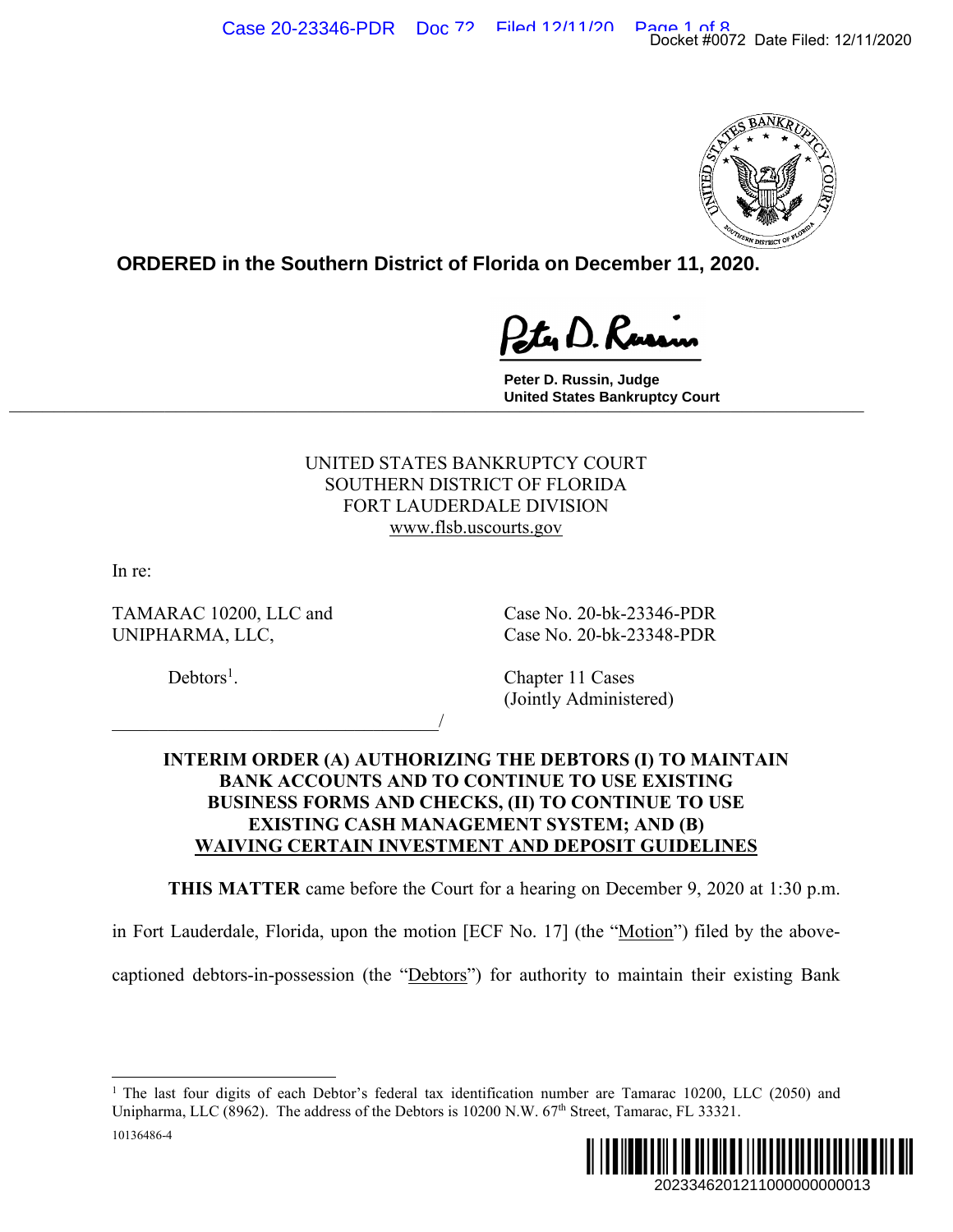## Case 20-23346-PDR Doc 72 Filed 12/11/20 Page 2 of 8

Accounts<sup>2</sup> and to continue to use their existing Business Forms, checks and Cash Management System pursuant to sections 105(a), 363(c) and 345(b) of the Bankruptcy Code; and for a waiver of certain investment and deposit guidelines under section 345 of the Bankruptcy Code and the United States Trustee's Guidelines; the Court having reviewed the Motion and having heard the statements of counsel in support of the relief requested in the Motion at the hearing before the Court (the "Hearing"); the Court finding that: (i) it has jurisdiction over the matters raised in the Motion pursuant to 28 U.S.C. §§ 157 and 1334; (ii) this is a core proceeding pursuant to 28 U.S.C. § 157(b)(2)(A), and that this Court may enter a final order consistent with Article III of the Constitution; (iii) venue is proper before this Court pursuant to 28 U.S.C. §§ 1408 and 1409; (iv) the relief requested in the Motion is in the best interests of the Debtors, their estates, their creditors and other parties in interest; (v) notice of the Motion and the hearing were appropriate under the circumstances and no other notice need be provided; and (vi) upon review of the record before the Court, including the legal and factual bases set forth in the Motion and the First Day Declaration and the statements made by counsel at the hearing, good and sufficient cause exists to grant the relief requested. Accordingly, it is

### **ORDERED THAT**:

1. The Motion is **GRANTED**, on an interim basis, effective as of the Petition Date.

2. The Debtors are authorized to maintain and use their existing Cash Management System, as more fully set forth in the Motion. In connection with the ongoing utilization of the Cash Management System, the Debtors shall continue to maintain strict records with respect to all transfers of cash so that all transactions (including intercompany transactions) may be readily

<sup>&</sup>lt;sup>2</sup> Capitalized terms used but not otherwise defined herein shall have the meanings ascribed to them in the Motion.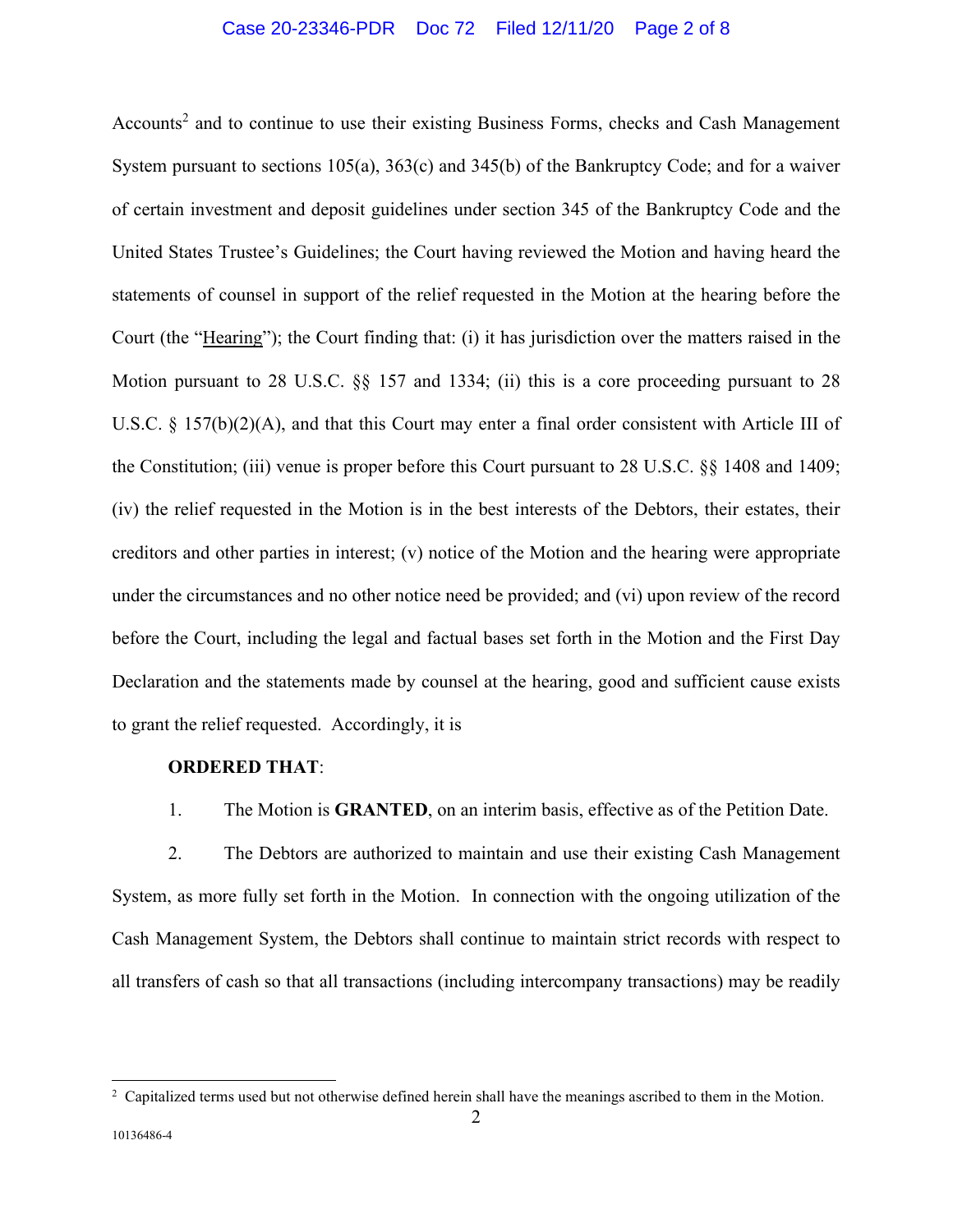#### Case 20-23346-PDR Doc 72 Filed 12/11/20 Page 3 of 8

ascertained, traced, recorded properly and distinguished between pre-petition and post-petition transactions.

3. The Debtors are authorized to maintain and use their existing Bank Accounts which are identified on the schedule attached as **Exhibit "A"** to the Motion (the "Bank Accounts") in the names and with the account numbers existing immediately prior to the Petition Date.

4. For purposes of this Interim Order, the requirements in the United States Trustee Guidelines (the "Guidelines") that the Debtors (i) close all existing Bank Accounts and open new debtor in possession ("DIP") bank accounts in certain financial institutions designated as authorized depositories by the U.S. Trustee, (ii) establish one DIP account for all estate monies required for the payment of taxes (including payroll taxes), (iii) maintain a separate DIP account for cash collateral, (iv) obtain checks for all DIP accounts that bear the designation, "debtor-inpossession," the bankruptcy case number, and the type of account, and (v) close their books and records as of the Petition Date and to open new books and records, are all excused pending a final hearing. The Debtors shall continue, pending such final hearing, to work with the Office of the United States Trustee for the Southern District of Florida to address the issues set forth herein, and otherwise comply with the Guidelines.

5. The Debtors shall retain the authority to close certain of their Bank Accounts and open new debtor-in-possession accounts, or otherwise make changes to their Cash Management System as they deem necessary to facilitate their chapter 11 cases and operations, or as may be necessary to comply with the requirements of any debtor-in-possession financing facility or cash collateral usage approved by this Court. In the event that the Debtors open or close any additional bank accounts, such opening or closing shall be timely indicated on the Debtors'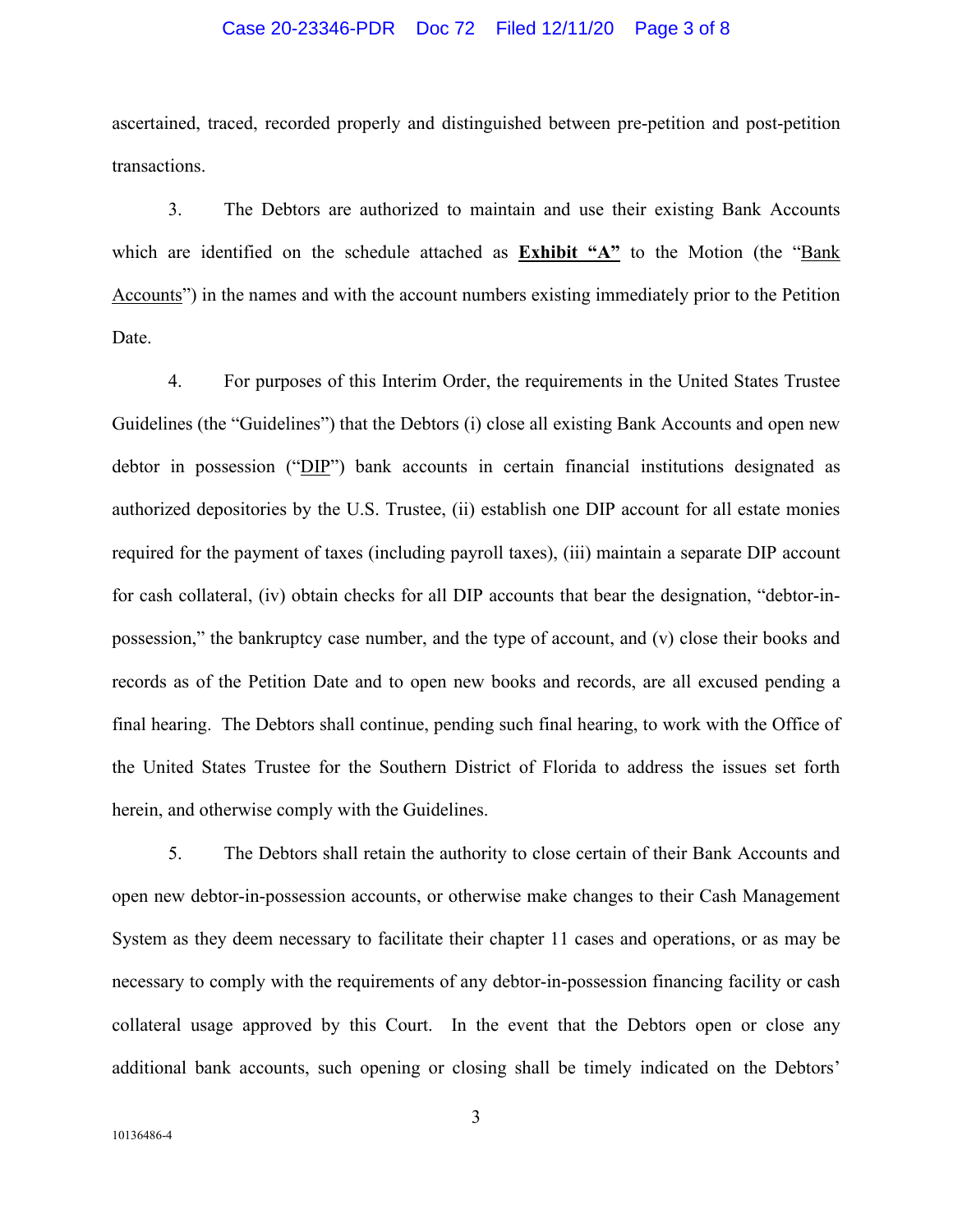### Case 20-23346-PDR Doc 72 Filed 12/11/20 Page 4 of 8

monthly operating reports and/or notice of such opening or closing shall otherwise be timely provided to the Office of the United States Trustee for the Southern District of Florida and the DIP Lender, as defined in the DIP Financing Order (as defined below). Any new bank accounts opened by the Debtors shall comply with the U.S. Trustee Guidelines.

6. The Debtors are authorized to deposit funds in and withdraw funds from their Bank Accounts by all usual means including, but not limited to, checks, wire transfers, automated clearinghouse transfers, electronic funds transfers and other debits and to treat the Bank Accounts for all purposes as debtor-in-possession accounts. All such transactions shall be reported in the applicable Debtors' monthly operating reports filed with the Court.

7. The Debtors are authorized to continue to use their preprinted checks, correspondence and Business Forms, including, but not limited to, purchase orders, letterhead, envelopes, promotional materials and other business forms, substantially in the forms existing immediately prior to the Petition Date, without reference to the Debtors' debtor-in-possession status; provided that the Debtors will add the "Debtor-in-Possession" designation to any new checks that they obtain or create post-petition.

8. The bank listed on **Exhibits "A"** to the Motion, and any and all other financial institutions receiving or transferring funds from or to the Debtors, are authorized and directed to cooperate with respect to the Debtors' efforts to maintain and use their Cash Management System and accounts.

9. Those certain existing deposit agreements between the Debtors and their existing depository and disbursement banks (including any deposit account control agreements) shall continue to govern the postpetition cash management relationship between the Debtors and such banks, and all of the provisions of such agreements.

4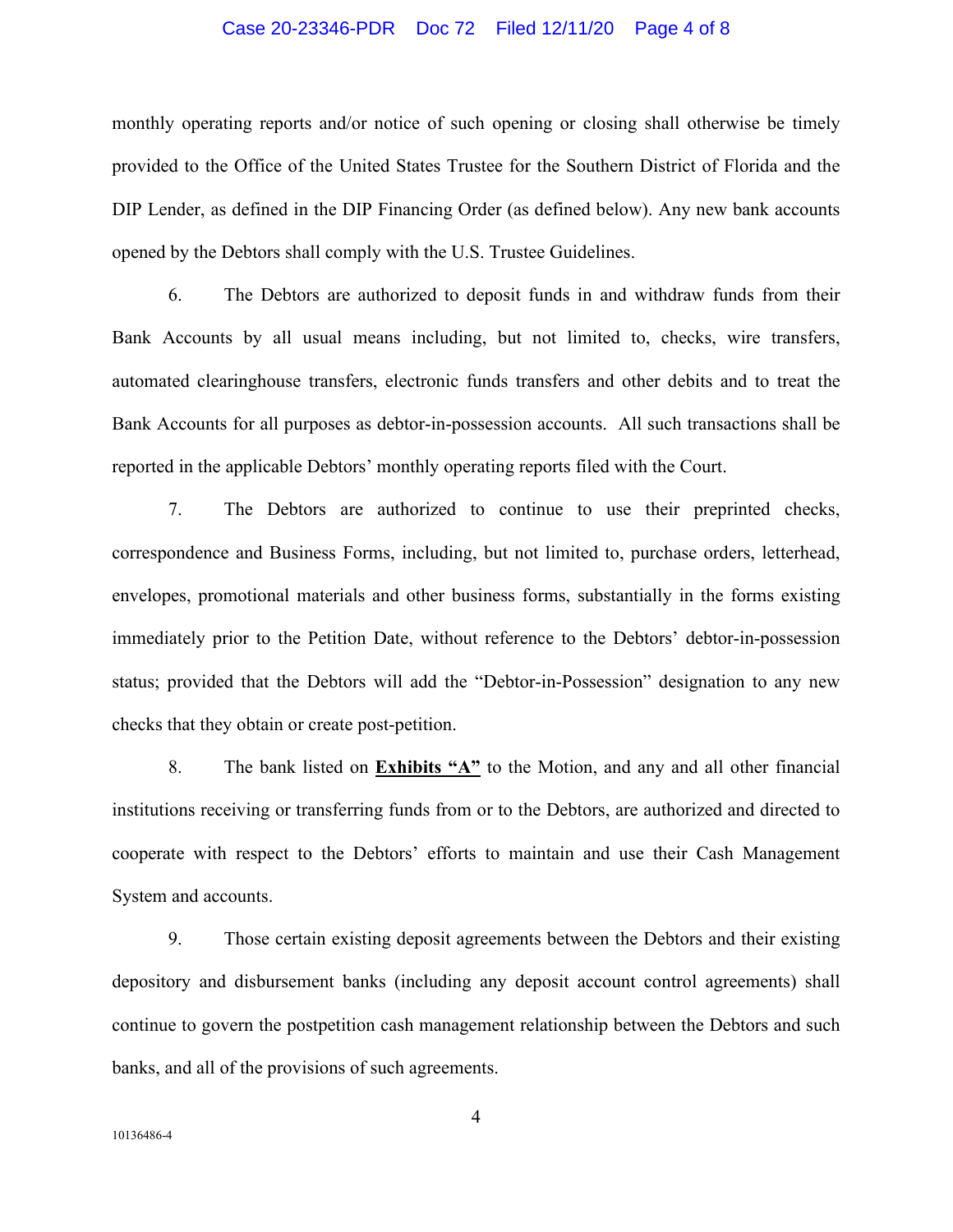### Case 20-23346-PDR Doc 72 Filed 12/11/20 Page 5 of 8

10. The Debtors may, without further order of this Court, implement changes to the cash management systems and procedures in the ordinary course of business pursuant to terms of those certain existing deposit agreements, including, without limitation, the opening and closing of bank accounts, subject to the notice provisions of paragraph 5 of this Order.

11. In the course of providing cash management services to the Debtors, each of the banks that maintain the Bank Accounts is authorized, without further order of this Court, to deduct the applicable fees and expenses consistent with the charges and practices that existed prepetition and associated with the nature of the deposit and cash management services rendered to the Debtors, whether arising prepetition or postpetition, from the appropriate accounts of the Debtors, and further, to charge-back to the appropriate accounts of the Debtors any amounts resulting from returned checks or other returned items, including returned items that result from wire transfers, ACH transactions, or other electronic transfers of any kind, regardless of whether such items were deposited or transferred prepetition or postpetition and regardless of whether the returned items relate to prepetition or post-petition items or transfers. Except as explicitly provided herein or in orders of the Court governing or authorizing the Debtors' use of the Senior Secured Lender's cash collateral, subject to Section 553 of the Bankruptcy Code, the bank that maintains the Bank Accounts, and any and all other financial institutions receiving or transferring funds from or to the Debtors, are prohibited from offsetting, affecting, freezing or otherwise impeding the Debtors' use of any funds in the Bank Accounts on account of, or by reason of, any claim (as defined in section 101(5) of the Bankruptcy Code) of any such bank against the Debtors that arose before the Petition Date.

12. Each of the banks that maintain the Bank Accounts are authorized to debit the Debtors' accounts in the ordinary course and consistent with prepetition practices, and without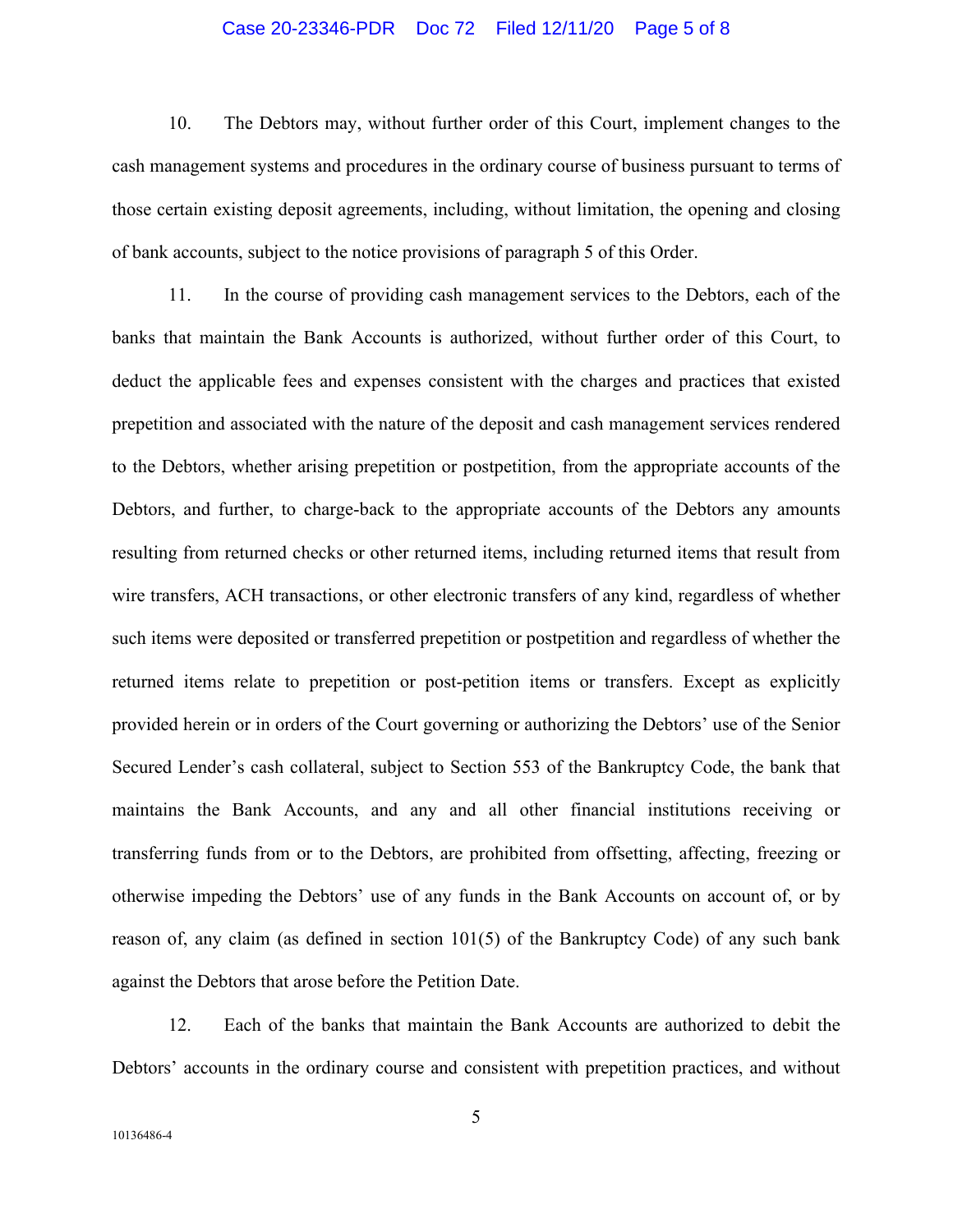#### Case 20-23346-PDR Doc 72 Filed 12/11/20 Page 6 of 8

further order of this Court on account of (i) all checks drawn on the Debtors' accounts which are cashed at such bank's counters or exchanged for cashier's checks by the payees thereof prior to the Petition Date; (ii) all checks or other items deposited in one of Debtors' accounts with such bank prior to the Petition Date which have been dishonored or returned unpaid for any reason, together with any fees and costs in connection therewith, to the same extent the Debtors were responsible for such items prior to the Petition Date; (iii) all undisputed prepetition amounts outstanding as of the date hereof, if any, owed to any such bank as service charges for the maintenance of the cash management system; and (iv) all reversals, returns, refunds, and chargebacks of checks, deposited items, and other debits credited to Debtors' accounts after the Petition Date, regardless of the reason such item is returned or reversed (including, without limitation, for insufficient funds or a consumer's statutory right to reverse a charge).

13. The Debtors may, and do, authorize each bank, in their respective capacities as cash management service providers, consistent with prepetition practices, without the need for further order of this Court, to hold or otherwise set aside an amount of funds reasonably necessary to cover outstanding items and potential reversals, returns, refunds, or chargebacks of checks, deposited items, and other debits credited to Debtors' accounts and any fees and costs in connection therewith, and such bank may debit or setoff against such funds for any outstanding cash management liabilities owing to it in accordance with the existing deposit agreements and other cash management agreements between any Debtor and such bank, as applicable. All payments to such bank are authorized pursuant to this Paragraph 13 and all bank fees shall be accorded administrative expense status pursuant to section 503(b) of the Bankruptcy Code.

14. Any bank may rely upon the representations of the Debtors with respect to whether any check, draft, wire, or other transfer drawn or issued by the Debtors prior to the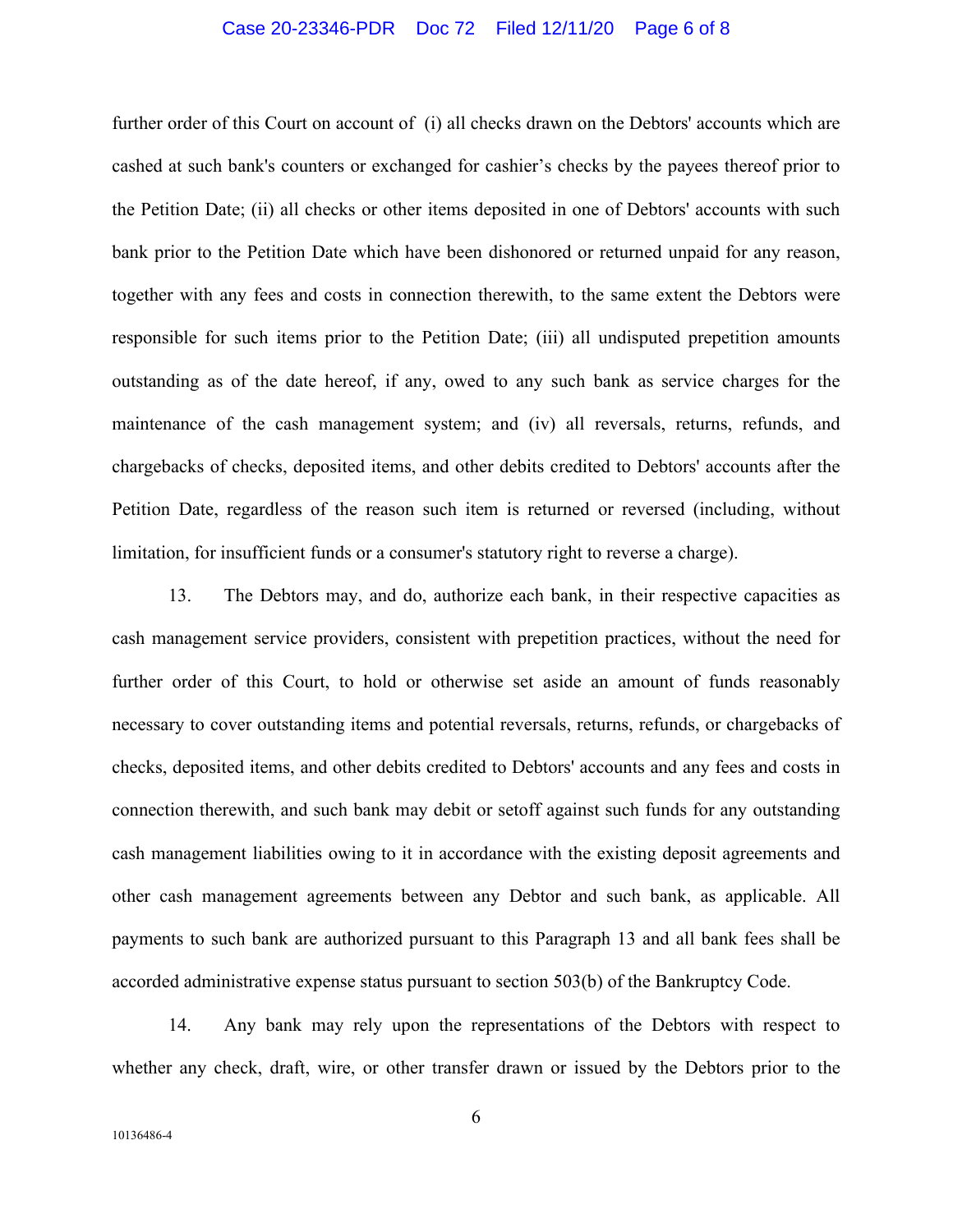#### Case 20-23346-PDR Doc 72 Filed 12/11/20 Page 7 of 8

Petition Date should be honored pursuant to any order of this Court, and such bank shall not have any liability to any party for relying on such representations by the Debtors as provided for herein, and no bank that honors a prepetition check or other item drawn on any account that is the subject of this Order (a) at the direction of the Debtors, (b) in a good faith belief that this Court has authorized such prepetition check or item to be honored, or (c) as a result of an innocent mistake made despite implementation of customary item handling procedures, shall be deemed to be nor shall be liable to the Debtors, their estates, or any other party on account of such prepetition check or other item being honored postpetition, or otherwise deemed to be in violation of this Order.

15. For purposes of this Interim Order, the Debtors are authorized to deposit funds in accordance with their established deposit practices in effect as of the commencement of these chapter 11 cases and, to the extent that such deposit practices are not consistent with the requirements of section 345(b) of the Bankruptcy Code or the Guidelines for chapter 11 cases, such requirements are waived, on an interim basis, until the final hearing, without prejudice to the Debtors' right to seek a further waiver.

16. Notwithstanding the relief granted in this Order, any payment made by the Debtors pursuant to the authority granted herein shall be subject to and in compliance with any interim or final order entered by the Court approving the Debtors' entry into any post-petition debtor in possession financing facility (the "DIP Financing Order"). To the extent that there is any inconsistency between the terms of this Order and the DIP Financing Order, the terms of the DIP Financing Order shall control.

17. The Court shall conduct a final hearing (the "Final Hearing") on the Application on **December 30, 2020 at 10:00 a.m. by VIDEO CONFERENCE.**